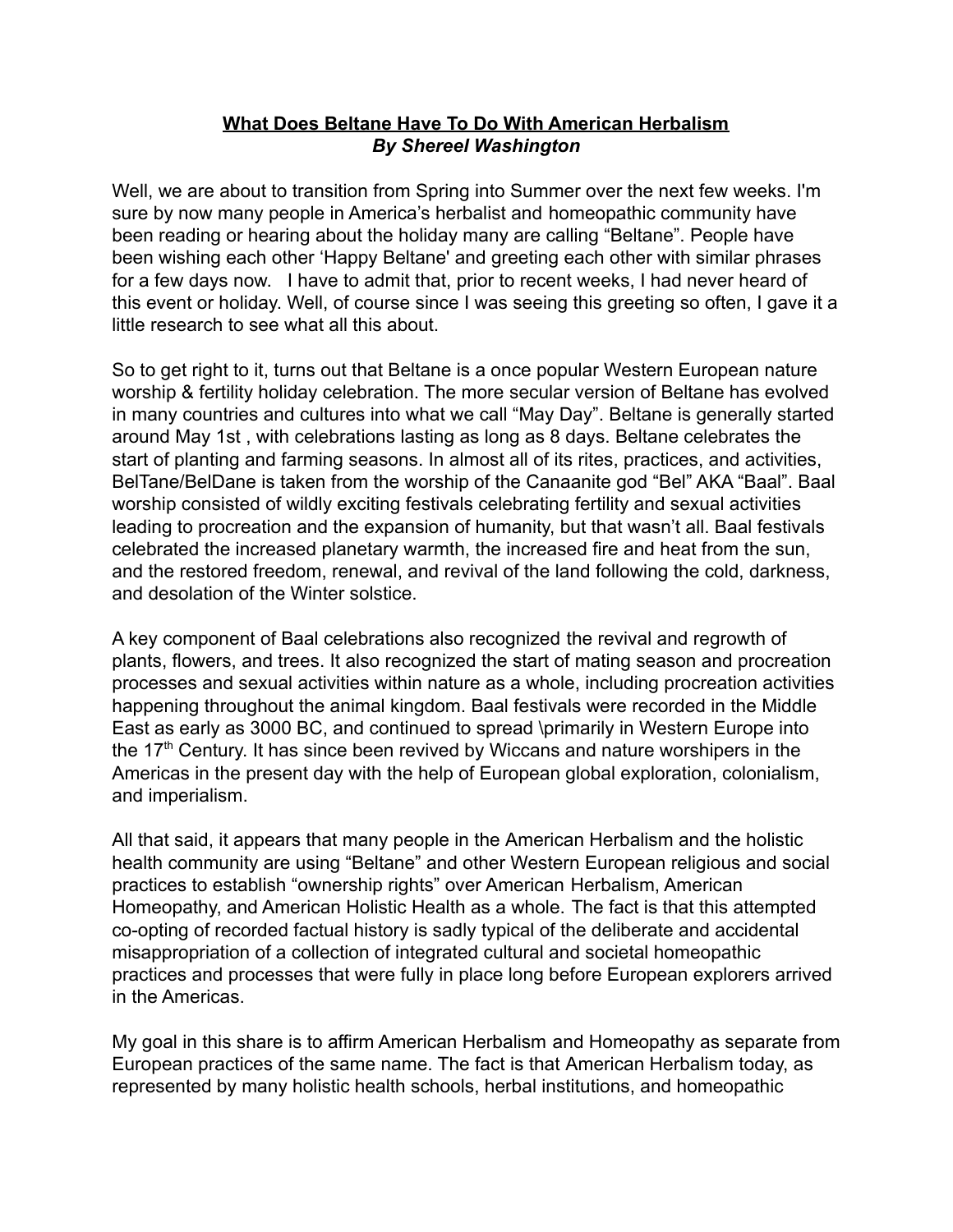associations in the U.S., and as being broadcast especially around seasonal celebrations generally practiced exclusively by Western Europeans, is being presented and sold as the product of Western European development and invention. Whether this culturally insulting and disrespectful representation is accidental or intentional, it is clear that the true founders and creators of American Herbalism are literally being robbed of their historical contributions and of their essential presence and originality as participants in the development and propagation of the human race. As an herbalist of African descent, I am concerned that so much of American Herbalism is aggressively portrayed and boldly represented as almost having solely resulted from the ingenuity of exploring, invading and enslaving Western Europeans.

Western European Herbalism and Homeopathy are very real and valid as a component of Global Herbalism and Homeopathy. When we talk, however, about Herbalism in the Americas, we should appropriately, respectfully, and rightfully engage and honor the Native American and indigenous practitioners and originators of this field in these lands as much as possible. In doing so we most accurately present American Herbalism, and we honestly reflect the historical practices and original homeopathic and herbal processes developed by Native and Indigenous peoples of this region of the world. A great example of that would be when we talk about herbal, medicinal and homeopathic experiences of European explorers and immigrants to the Americas. We can directly address what Native Americans did to show Europeans arriving on both continents what was food and what was not food. We can confirm how Europeans learned what was healthy and what was deadly. That includes everything from animals, to plants, to fish and crustaceans, to flowers, vegetables, fruits, trees, and yes, including restorative herbs and plants.

Other Examples:

- $\Box$  The first Virginia colony was a complete failure with no trace of any survivors except by rumor. Likely reasons? Poison plants and animals, bacterias, infections, viruses, and lack of basic knowledge of what was food and what was not food.
- □ Explorers from all parts of Europe were saved from deadly diseases, viruses, and bacterial infections by the medical efforts and cures provided by the native tribes with whom they engaged. These soldiers, sailors, priests, and invaders were not able to return the favor regarding the diseases and pathogens they brought from Europe because the plants, herbs, and compounds that resolved and eradicated the pathogens of Europe were simply not available. As a result of that minor detail, literally millions of Native Americans and indigenous societies were literally made extinct. This was first rooted in the accidental reality of nature, but later became a deliberate component of subjugation and conquest. This sad series of events led to the highly successful African slave trade.
- $\Box$  As Africans who were largely immune from European pathogens were brought to the Americas, many brought foods, plants, and herbs here that they shared and integrated within the diets of the native and indigenous cultures they found here. In their initial escapes from slavery and joining up with these cultures, our first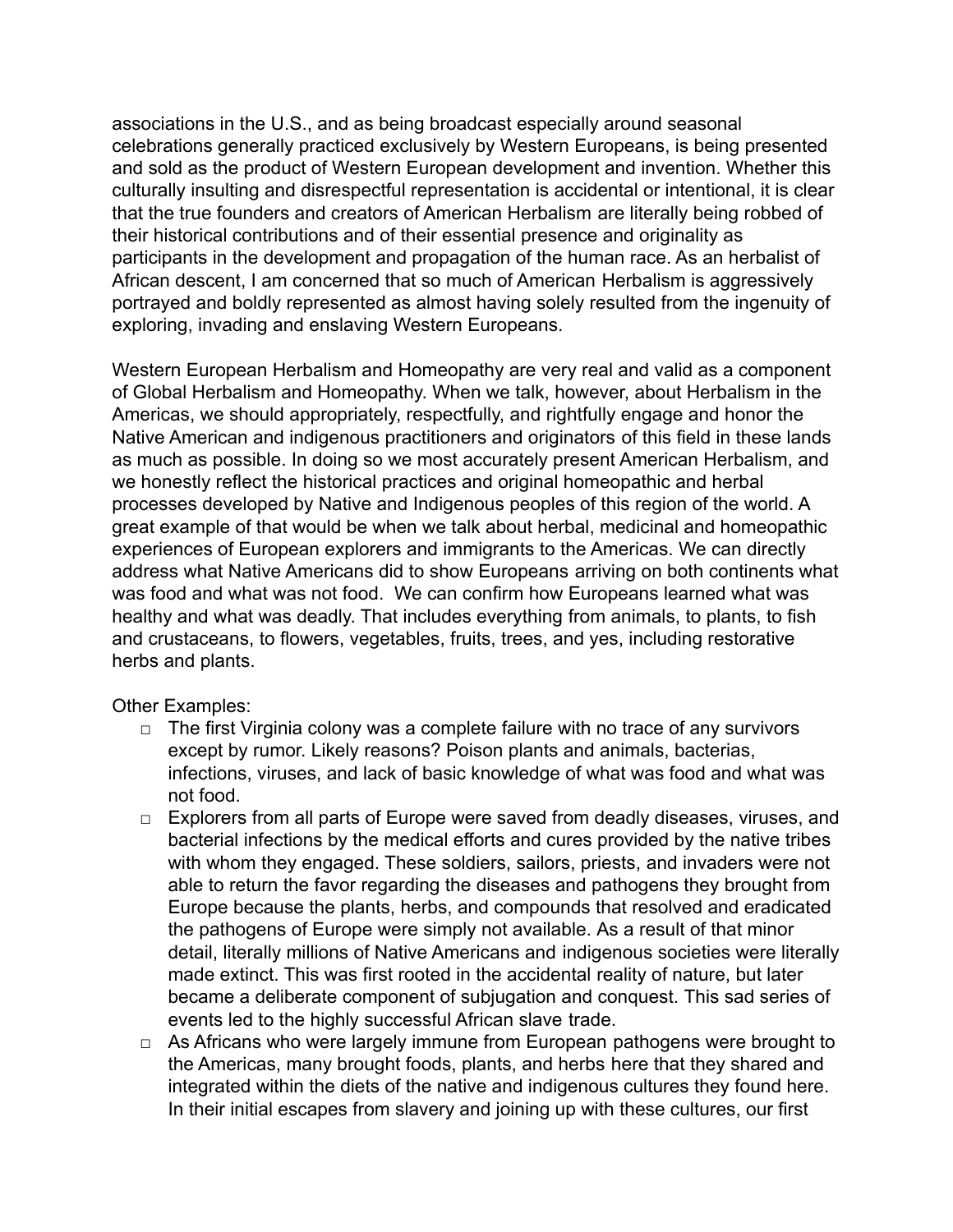Africans became acculturated within many American societies as early as the year 1500. Today, Seminoles, Cherokee, Sioux, Iroquois, Apache, and other North American tribes along with the early South Americans societies that became Brazil, Argentina, and Bolivia represent more than 500 years of integration between African and indigenous cultures.

 $\Box$  From Asia and the Pacific Islands, these diverse peoples and cultures have added their plant, herb, and food components into the American Herbalism landscape. This has been the case for at least 200 years and probably longer, given that California itself is named for the African queen ["Calafia"](https://en.wikipedia.org/wiki/Calafia) whose royal family and servants is said to have greeted even the first Pacific islanders who arrived on the shores of the Western U.S.

Knowing just these few facts, do we really continue to naively and egotistically represent the complex integrated world of American Herbalism and Homeopathy as a European creation???

To be clear, our uniquely American integrated herbal, homeopathic, and holistic health history begs for our deliberate scholarly exploration and affirmative research into the formal genre of Native American Herbalism and Homeopathy, the study of imported plants and herbs from other lands, and understanding of the agricultural technologies and cultural practices brought to the Americas by Africans, Asians, Pacific Rim and Indian Ocean cultures – and yes Europeans too, that uniformly inform and benefit all of us living in this Twenty-First Century American melting pot. In doing so, this amazing "accidental" co-mingling of cultures helps drive the expanding global holistic health and homeopathic wellness industry of our present day.

One positive result of formal classification and scholastic pursuit of uniquely American Herbalism & Homeopathy will be that we may discover & better understand other seasonal nature and fertility celebrations practiced by indigenous and integrated cultures that indigenous to the Americas. Those events then become the starting points for Spring planting celebrations. We can then add the Spring fertility and planting practices of West Africa, Hawai'i, India, Taiwan, China, Indonesia, Malaysia, and celebrations from Eastern and Central Europe as well. Do they celebrate Spring planting in South Africa, Australia, New Zealand, Chile, Cambodia or SriLanka? What about Alaska? They too are Americans. Celebrations are as natural, common, and universal in human experience as are the managing and mixing of natural herbs, plants, compounds, and oil extracts to bring about healing, maintain health, strengthen bodies and minds, restore general homeostasis, and even revive from certain death. History makes clear that activity was well in place everywhere in the world long before Etruscans, Minoans, and Trojans collaborated in their founding of Rome.

In summary, the message that must go out is that American Herbalism and Homeopathy are not extensions of European Herbalism and Homeopathy, much less of European culture, especially here in the US. As an herbalist of African descent it must now be clear that I don't celebrate some European religious or cultural practices, nor should I do so to be recognized as an herbalist and homeopath. I don't begrudge anyone the joy of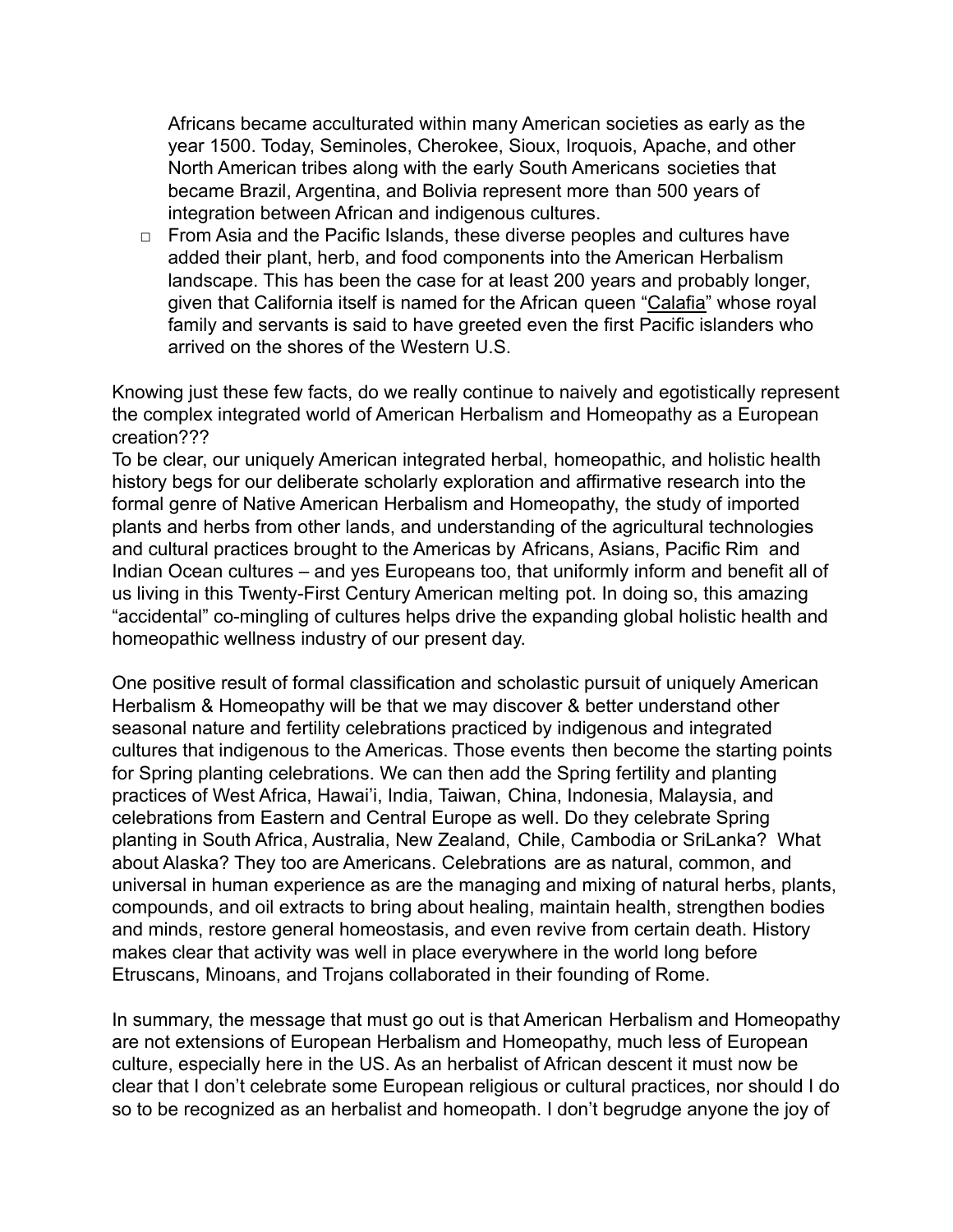celebrating Beltane and I won't be offended if anyone wishes me a "Happy Beltane". I can respect the celebration practices of every culture, especially my own, as we all celebrate in diverse ways, while honoring a collective goal of improving human life and quality of life naturally and holistically.

Please consider reviewing these quotes.

<https://theherbalacademy.com/african-american-herbalism-history/>

"....As enslaved African people crossed the Atlantic with the transatlantic slave trade, their herbal knowledge and practices were both influenced by —and appropriated by—European slavers." "....enslaved Africans were often selected for their agricultural expertise because Europeans were not used to farming in the warmer climates of the Caribbean islands "nor the marine/tropical environments of the Americas" (Penniman, 2018).

"In this way, their knowledge of plants —as well as their forced labor— made them vital to the success of the colonies. After arriving in the Americas, cohabitation and collaboration with Indigenous Americans meant that enslaved Africans were then introduced to knowledge of local plants and their medicinal ways. Therefore, African American Herbalism is a hybrid of all the knowledge that enslaved Africans came into contact with leading up to and throughout their enslavement."

As an African American Slave Descendent, I stand on the shoulders of the men and women who came before me that made it possible for me to continue in a long proud tradition. My grandmother was my first herbal teacher and homeopathy instructor. As I close this for general review, I am fondly remembering how she celebrated the herbs and medicinal plants she grew on her little farm. She would walk among them and work with them, simply thanking God for her life in being able to use the herbs she cultivated in ways God intended so they preserved and promoted the lives of people.

May we all celebrate as herbalists and homeopaths with her same approach and perspective.

God bless and Peace to all.

## Other Reference Works for Review:

## **Michael Alan Weiner**

- The Complete Book of Homeopathy Avery Publishing -1998
- Earth Medicine: Earth Food Collier Publishing -1980
- Secrets of Fijian Medicine Self Published -1976

Penniman, L. (2018). [Farming](https://www.amazon.com/gp/product/1603587616/ref=as_li_qf_asin_il_tl?ie=UTF8&tag=heracaofnewen-20&creative=9325&linkCode=as2&creativeASIN=1603587616&linkId=18586bd795705a12b0ff4326764cbce9) while black. White River Junction, VT: Chelsea Green